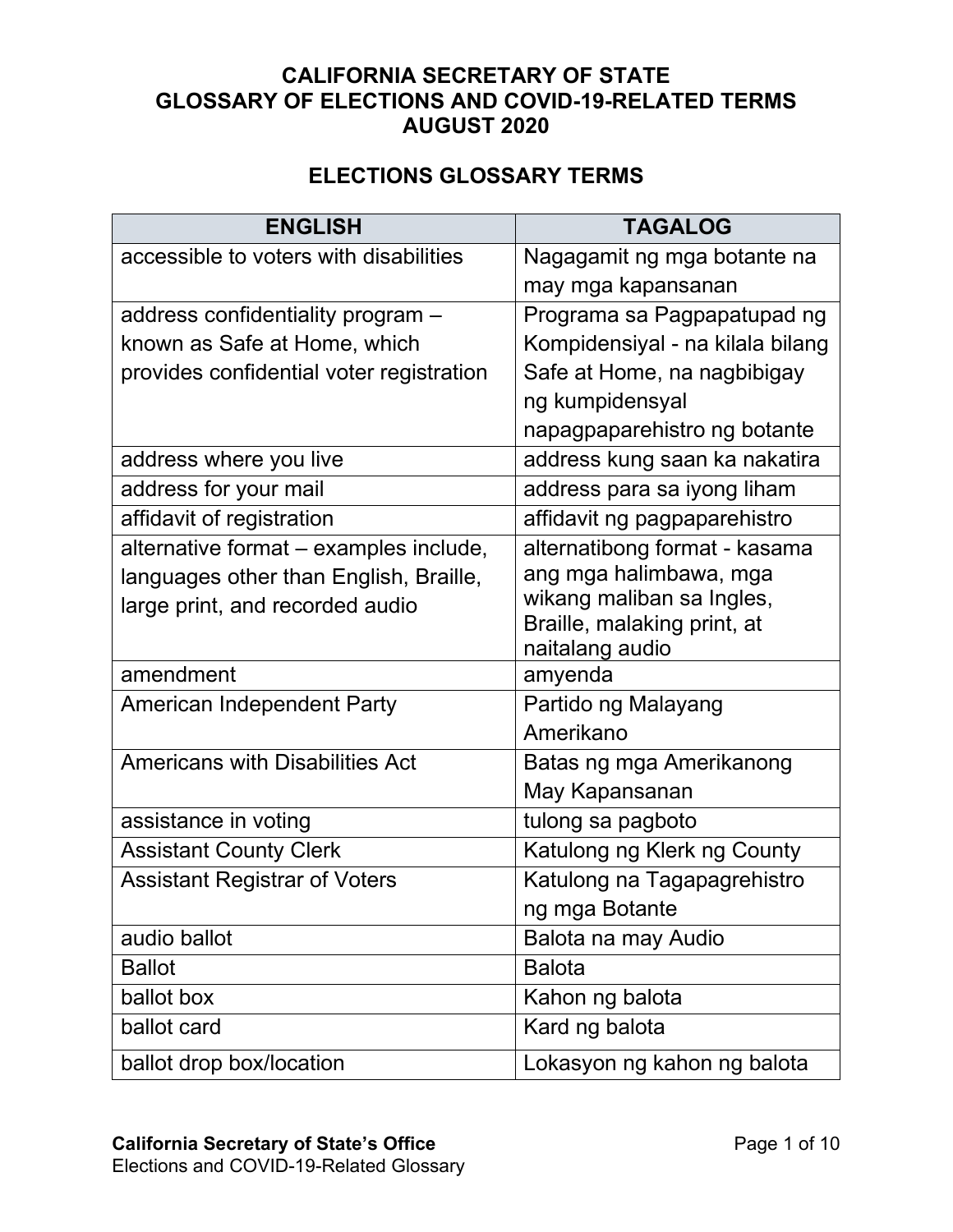| ballot drop off location               | Lokasyon kung saan ihuhulog    |
|----------------------------------------|--------------------------------|
|                                        | ang balota                     |
| ballot marking device                  | aparato sa pagmamarka ng       |
|                                        | balota                         |
| ballot measure                         | panukalang balota              |
| ballot stub                            | Maikling piraso ng balota      |
| bilingual poll worker                  | trabahador sa bilingual poll   |
| bond measure                           | panukalang-batas               |
| <b>California Constitution</b>         | Konstitusyon ng California     |
| California Secretary of State's office | Opisina ng Kalihim ng Estado   |
|                                        | ng California                  |
| Candidate                              | Kandidato                      |
| cast a vote                            | bumoto                         |
| <b>Conditional Voter Registration</b>  | Pagpaparehistro ng Botante na  |
|                                        | may Kundisyon                  |
| confirm your registration              | kumpirmahin ang iyong          |
|                                        | pagrehistro                    |
| consolidated precinct                  | pinagsamang presinto           |
| constitutional                         | konstitusyonal                 |
| county                                 | lalawigan                      |
| <b>County Clerk</b>                    | <b>Klerk ng County</b>         |
| county measure                         | panukala sa lalawigan          |
| <b>County Voter Information Guide</b>  | Patnubay sa Impormasyon ng     |
|                                        | <b>Botante ng County</b>       |
| curbside voting                        | Pagboto sa Gilid               |
| decline to state                       | tanggihan ang estado           |
| <b>Democratic Party</b>                | Partidong Demokratiko          |
| district                               | distrito                       |
| drive-through voting                   | Pagboboto gamit ang drive thru |
| duplicate vote                         | Pangalawang salin na boto      |
| early voting                           | maagang pagboto                |
| elderly voters                         | matatandang botante            |
| election                               | eleksyon                       |
| Election Administration Plan (EAP)     | Plano sa Pangangasiwa ng       |
|                                        | Eleksyon (EAP)                 |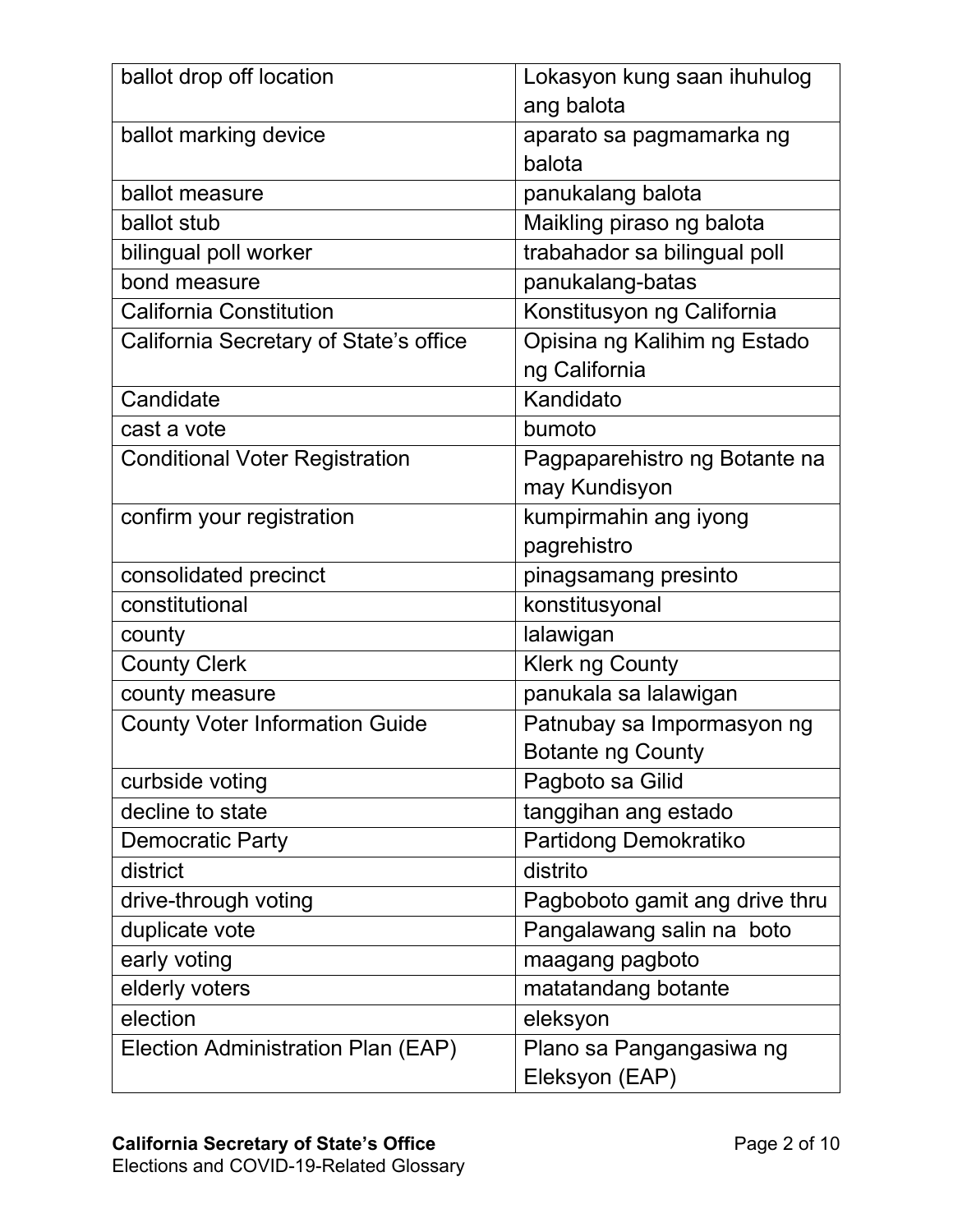| <b>Election Day</b>                    | Araw ng Halalan                  |
|----------------------------------------|----------------------------------|
| election inspector                     | inspektor ng halalan             |
| election observer                      | tagamasid sa halalan             |
| election official                      | opisyal ng halalan               |
| election worker                        | manggagawa sa halalan            |
| Electioneering                         | Electioneering                   |
| electronic pollbook or e-pollbook      | electronic pollbook o e-pollbook |
| eligible voters                        | karapat-dapat na mga botante     |
| fiscal impact                          | epekto sa pananalapi             |
| general election                       | pangkalahatang halalan           |
| <b>Green Party</b>                     | Partido Luntian                  |
| identification                         | pagkakakilanlan                  |
| initiative measure                     | hakbang sa hakbangin             |
| instructions to voters                 | tagubilin sa mga botante         |
| <b>Language Accessibility Advisory</b> | Komite sa Payo ng Pag-access     |
| Committee (LAAC)                       | sa Wika (LAAC)                   |
| layout guidance                        | patnubay sa layout               |
| <b>Libertarian Party</b>               | Partido Liberalismo              |
| local measure                          | panukalang lokal                 |
| mail ballots                           | mga balota sa liham              |
| marking device                         | aparato sa pagmamarka            |
| military and overseas voters           | mga botante ng militar at sa     |
|                                        | ibang bansa                      |
| multilingual services                  | multilingual na serbisyo         |
| <b>No</b>                              | Hindi                            |
| No Party Preference                    | Walang Kagustuhan sa Partido     |
| Nonpartisan                            | <b>Walang Partido</b>            |
| Office of the Registrar of Voters      | Opisina ng Registrar ng Mga      |
|                                        | <b>Botante</b>                   |
| official ballot                        | opisyal na balota                |
| Overvote                               | Labis na pagboto                 |
| paper ballot                           | balota sa papel                  |
| Peace and Freedom Party                | Partido ng Kapayapaan at         |
|                                        | Kalayaan                         |
| please print                           | pakiprint                        |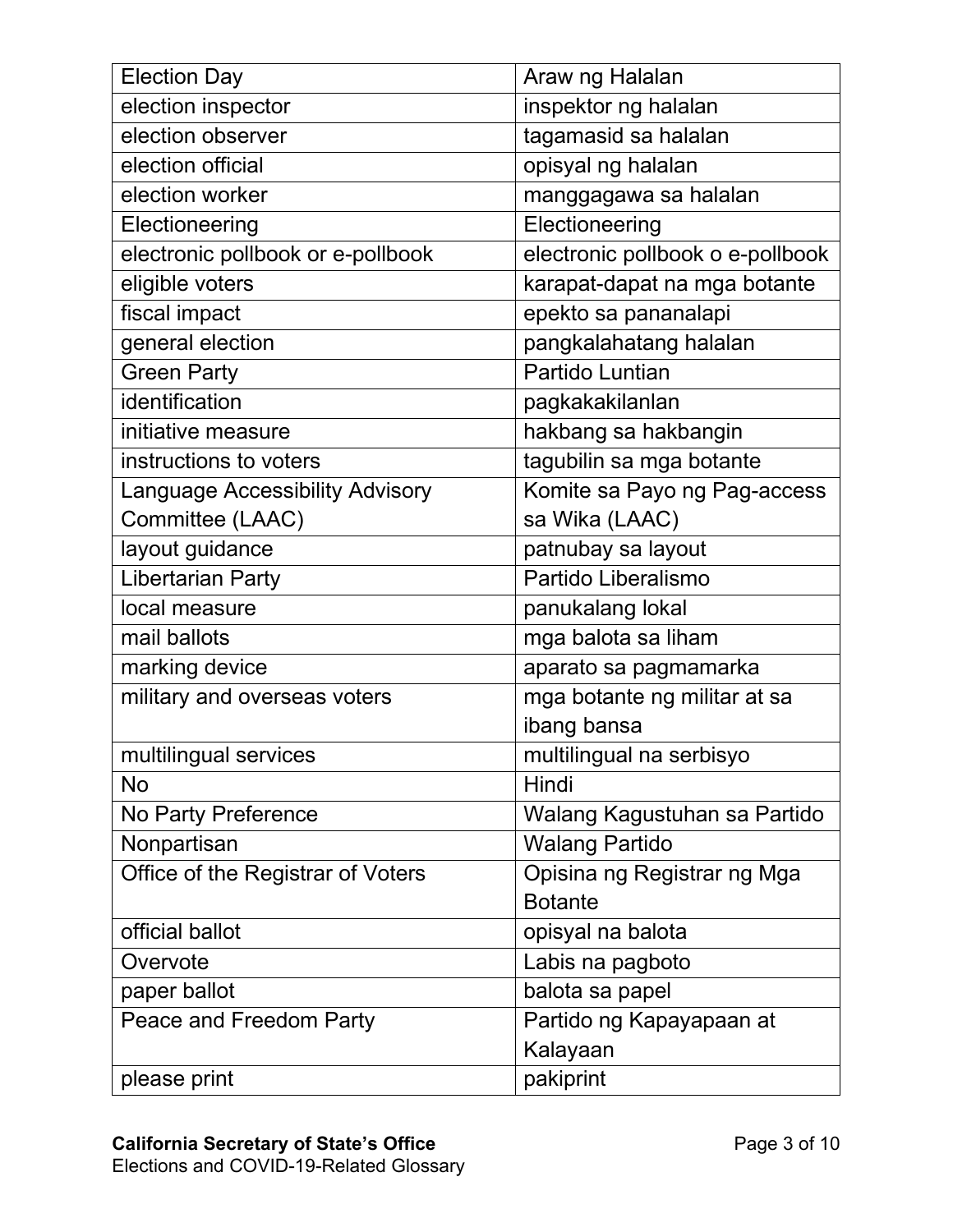| poll worker                               | manggagawa sa botohan         |
|-------------------------------------------|-------------------------------|
| polling place                             | lugar ng botohan              |
| Precinct                                  | Presinto                      |
| pre-registration – California youth can   | paunang pagrehistro - Ang mga |
| pre-register to vote if they are 16 or 17 | kabataan ng California ay     |
| years old and meet the other voter        | maaaring paunang              |
| registration eligibility requirements and | magparehistro upang bumoto    |
| their registration will become active     | kung sila ay 16 o 17 taong    |
| once they turn 18 years old               | gulang at natugunan ang iba   |
|                                           | pang mga kinakailangan sa     |
|                                           | pagiging karapat-dapat sa     |
|                                           | pagpaparehistro ng botante at |
|                                           | ang kanilang pagpaparehistro  |
|                                           | ay magiging aktibo sa         |
|                                           | sandaling mag-18 taong        |
|                                           | gulang.                       |
| primary election                          | pangunahing halalan           |
| proposition                               | panukala                      |
| provisional ballot                        | pansamantalang balota         |
| provisional ballot envelope               | pansamantalang sobre ng       |
|                                           | balota                        |
| public comment period                     | panahon ng komento ng         |
|                                           | publiko                       |
| public consultation meeting               | pagpupulong ng konsultasyon   |
|                                           | ng publiko                    |
| public hearing                            | pagdinig sa publiko           |
| recall election                           | pagpapabalik ng halalan       |
| register to vote                          | magparehistro upang bumoto    |
| registered voters                         | mga rehistradong botante      |
| registration form                         | form ng pagpaparehistro       |
| referendum measure                        | panukalang referendum         |
| Remote Accessible Vote by Mail            | Pagboboto sa Malayo gamit     |
| (RAVBM)                                   | ang Liham (RAVBM)             |
| replacement ballot                        | kapalit na balota             |
| <b>Republican Party</b>                   | Partidong Republikano         |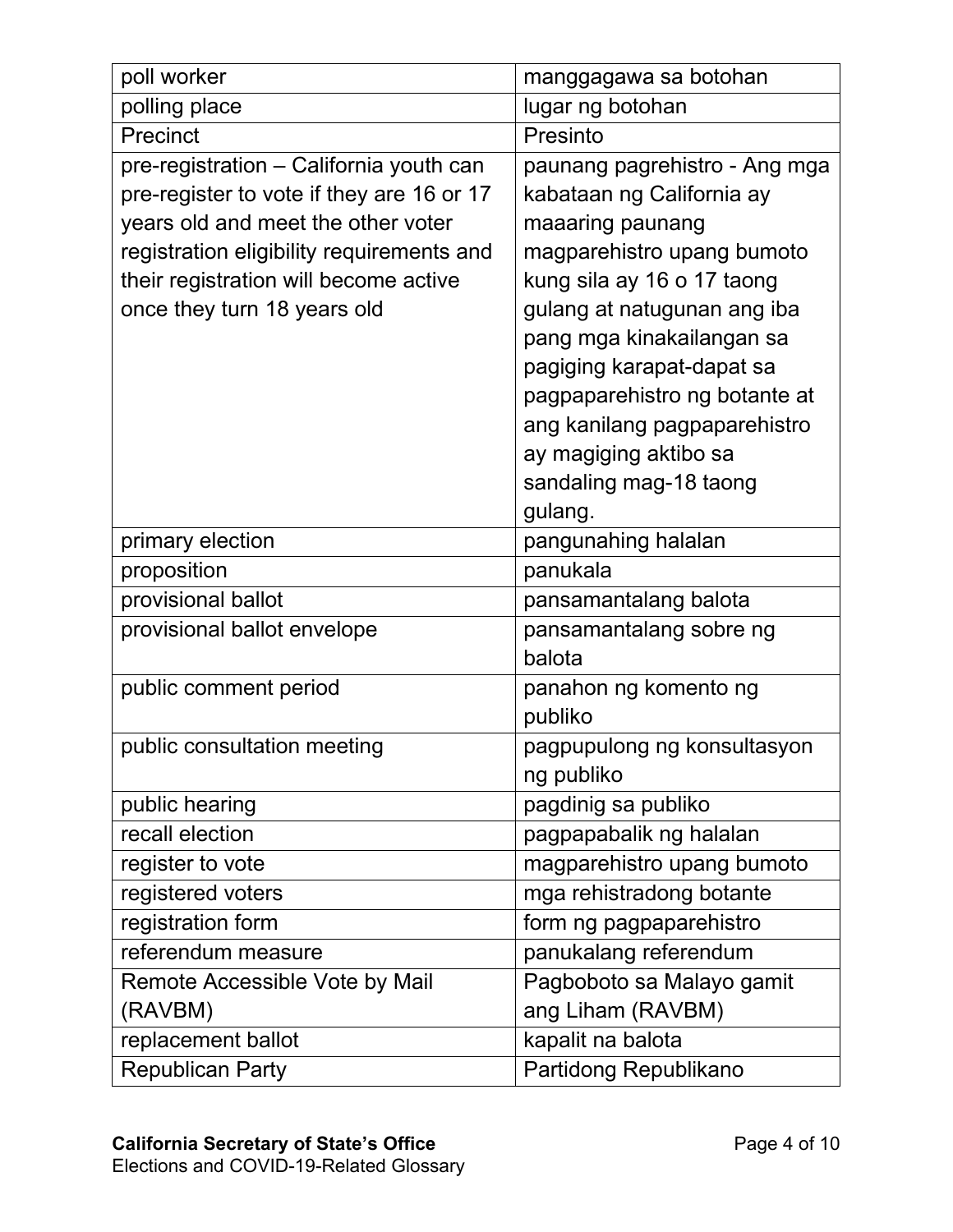| re-register                       | muling magparehistro             |
|-----------------------------------|----------------------------------|
| roster                            | listahan                         |
| runoff election                   | halalan sa runoff                |
| sample ballot                     | halimbawang balota               |
| school measure                    | panukala sa paaralan             |
| secrecy sleeve                    | lihim na manggas                 |
| Signature                         | Lagda                            |
| special election                  | espesyal na halalan              |
| spoiled ballot                    | sirang balota                    |
| state initiative                  | inisyatiba ng estado             |
| state measure                     | panukalang-batas ng estado       |
| <b>Statewide Special Election</b> | Espesyal na Halalan sa buong     |
|                                   | estado                           |
| <b>Stylus</b>                     | <b>Stylus</b>                    |
| touch screen                      | touch screen                     |
| Vote                              | <b>Bumoto</b>                    |
| vote both sides of the ballot     | iboto ang magkabilang panig      |
|                                   | ng balota                        |
| vote center                       | sentro ng boto                   |
| vote for no more than             | bumoto para sa hindi hihigit sa  |
| vote for one                      | bumoto para sa isa               |
| vote for up to                    | bumoto para sa                   |
| Vote by Mail                      | Bumoto sa pamamagitan ng         |
|                                   | Liham                            |
| Vote by Mail return envelope      | Bumoto sa pamamagitan ng         |
|                                   | sobre ng pagbabalik ng Liham     |
| Voter                             | <b>Botante</b>                   |
| <b>Voter Bill of Rights</b>       | <b>Bill of Rights ng Botante</b> |
| voter feedback                    | puna ng botante                  |
| voter information pamphlet        | polyeto ng impormasyon ng        |
|                                   | botante                          |
| voter instructions                | tagubilin ng botante             |
| voter outreach                    | pag-abot ng botante              |
| voter outreach plan               | plano ng pag-abot ng botante     |
| voter services                    | mga serbisyo ng botante          |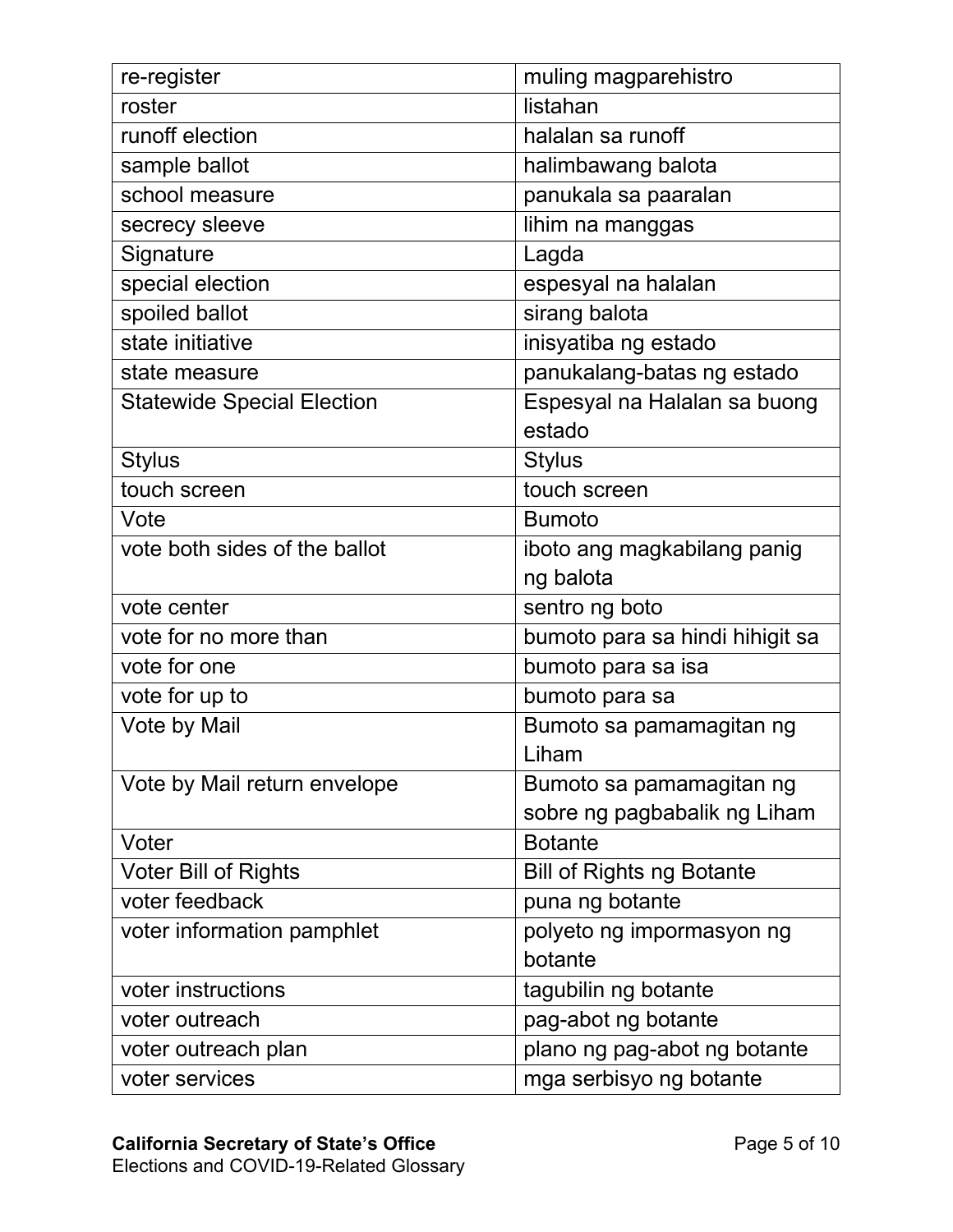| <b>Voter's Choice Act</b>            | Batas sa Pagpipilian ng            |
|--------------------------------------|------------------------------------|
|                                      | <b>Botante</b>                     |
| voters with disabilities             | mga botanteng may                  |
|                                      | kapansanan                         |
| Voting                               | Pagboto                            |
| <b>Voting Accessibility Advisory</b> | <b>Vite Accessibility Advisory</b> |
| Committee (VAAC)                     | Committee (VAAC)                   |
| voting booth                         | Kubol sa pagboto                   |
| voting equipment                     | kagamitan sa pagboto               |
| <b>Voting Rights Act</b>             | Batas sa Mga Karapatan sa          |
|                                      | Pagboto                            |
| voting station                       | istasyon ng pagboto                |
| wheelchair accessible                | naa-access ang wheelchair          |
| write-in candidate                   | kandidato sa pagsusulat            |
| Yes                                  | Oo                                 |

## **COVID-19-RELATED GLOSSARY TERMS**

| cleaning supplies                                                                                                                                                                                                                                 | mga gamit sa paglilinis                                                                                                                                                                                 |
|---------------------------------------------------------------------------------------------------------------------------------------------------------------------------------------------------------------------------------------------------|---------------------------------------------------------------------------------------------------------------------------------------------------------------------------------------------------------|
| commonly used surfaces                                                                                                                                                                                                                            | karaniwang ginagamit na mga<br>ibabaw                                                                                                                                                                   |
| Coronavirus Aid, Relief, and Economic<br><b>Security (CARES) Act</b>                                                                                                                                                                              | Batas sa Coronavirus Aid,<br><b>Relief, at Economic Security</b><br>(CARES)                                                                                                                             |
| <b>County Health Guidance</b>                                                                                                                                                                                                                     | Patnubay sa Kalusugan ng<br>County                                                                                                                                                                      |
| <b>County Health Officials</b>                                                                                                                                                                                                                    | Mga Opisyal sa Kalusugan ng<br>County                                                                                                                                                                   |
| coverage of the mouth and nose                                                                                                                                                                                                                    | saklaw ng bibig at ilong                                                                                                                                                                                |
| COVID-19 pandemic                                                                                                                                                                                                                                 | COVID-19 pandemya                                                                                                                                                                                       |
| COVID-19 prevention plan                                                                                                                                                                                                                          | Plano sa pag-iwas sa COVID-19                                                                                                                                                                           |
| COVID-19 symptoms - includes fever<br>or chills, cough, shortness of breath or<br>difficulty breathing, fatigue, muscle or<br>body aches, headache, new loss of<br>taste or smell, sore throat, congestion<br>or runny nose, nausea, vomiting, or | Mga sintomas ng COVID-19 -<br>may kasamang lagnat o<br>panginginig, pag-ubo, hirap sa<br>paghinga, pagkapagod,<br>kalamnan o pananakit ng<br>katawan, sakit ng ulo, bagong<br>pagkawala ng lasa o amoy, |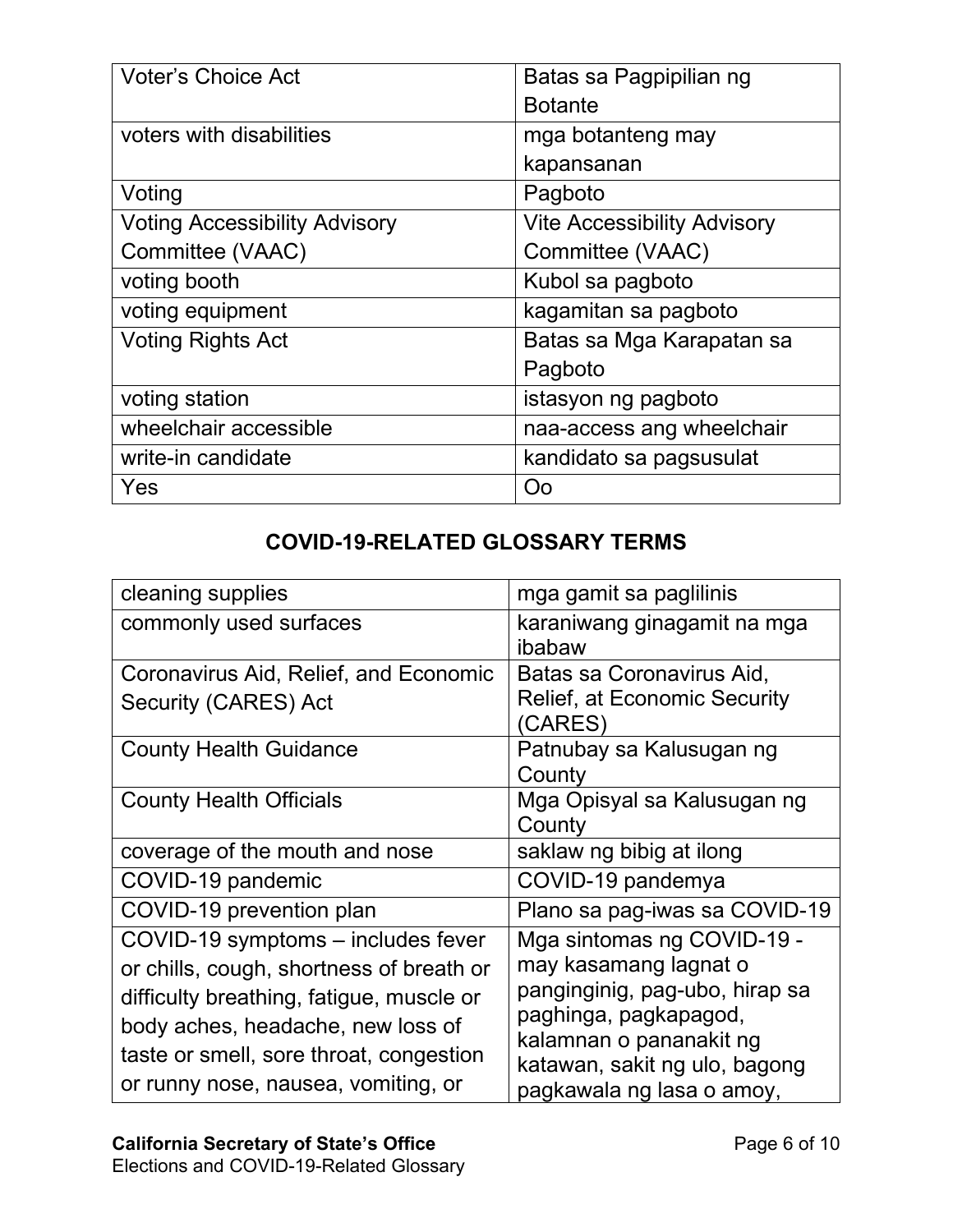| diarrhea, as described by the Centers   | namamagang lalamunan,                                |
|-----------------------------------------|------------------------------------------------------|
| for Disease Control and Prevention      | kasikipan o runny nose,                              |
| (CDC)                                   | pagduduwal, pagsusuka, o                             |
|                                         | pagtatae, tulad ng inilarawan ng                     |
|                                         | <b>Centers for Disease Control and</b>               |
|                                         | Prevention (CDC)                                     |
| disinfecting tools                      | mga kasangkapan sa                                   |
|                                         | pagdidisimpekta                                      |
| disinfecting wipes                      | punas pangdidisimpekta                               |
| <b>Executive Order N-64-20</b>          | <b>Executive Order N-64-20</b>                       |
| <b>Executive Order N-67-20</b>          | <b>Executive Order N-67-20</b>                       |
| face covering                           | pantakip sa mukha                                    |
| face mask                               | maskara sa mukha                                     |
| face shield                             | kalasag sa mukha                                     |
| Fever                                   | Lagnat                                               |
| Gloves                                  | Guwantes                                             |
| hand hygiene                            | kalinisan sa kamay                                   |
| hand sanitizer                          | sanitaryer ng kamay                                  |
| hand-washing - washing hands with       | paghuhugas ng kamay -                                |
| soap and water and scrubbing for at     | paghuhugas ng kamay gamit                            |
| least 20 seconds, or using hand         | ang sabon at tubig at                                |
| sanitizer where soap or running water   | paghuhugas ng hindi bababa sa                        |
| are unavailable                         | 20 segundo, o paggamit ng                            |
|                                         | hand sanitizer kung saan hindi                       |
|                                         | magagamit ang sabon o tubig                          |
| health and safety                       | na tumatakbo<br>Kalusugan at kaligtasan              |
|                                         |                                                      |
| high-use areas                          | Lugar na matao                                       |
| illness – reported illness ranges from  | sakit - iniulat na saklaw ng sakit                   |
| very mild (some people have no          | mula sa napaka banayad (ang                          |
| symptoms) to severe illness             | ilang mga tao ay walang mga<br>sintomas) hanggang sa |
|                                         | matinding karamdaman                                 |
| protective equipment – includes face    | kagamitan sa pangangalaga -                          |
| coverings, gloves, and other protective | may kasamang mga takip sa                            |
|                                         | mukha, guwantes, at iba pang                         |
| gear                                    | proteksiyon na kagamitan                             |
| physical barrier                        | pisikal na hadlang                                   |
| physical distancing                     | paglayo ng pisikal                                   |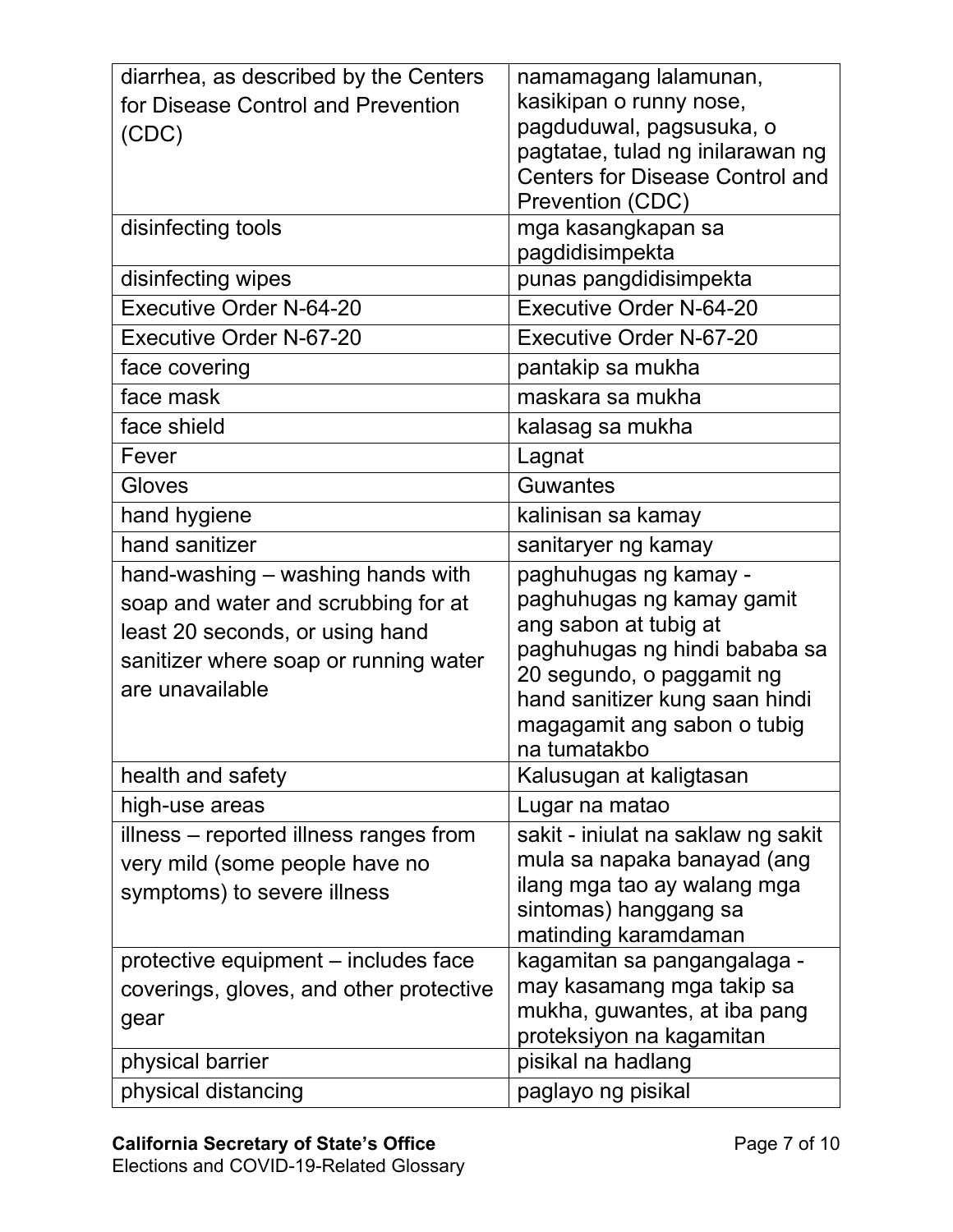| plexiglass                                                                                                                                                                                                            | plexiglass                                                                                                                                                                                                                                                             |
|-----------------------------------------------------------------------------------------------------------------------------------------------------------------------------------------------------------------------|------------------------------------------------------------------------------------------------------------------------------------------------------------------------------------------------------------------------------------------------------------------------|
| potentially infectious                                                                                                                                                                                                | potensyal na nakahahawa                                                                                                                                                                                                                                                |
| proper sneezing and coughing<br>etiquette – includes covering coughs<br>and sneezes and washing hands to<br>assist with infection control, as<br>described by the Centers for Disease<br>Control and Prevention (CDC) | wastong pagbahing at pag-<br>uugali ng pag-uugali - kasama<br>ang pagsakip sa mga ubo at<br>pagbahin at paghuhugas ng<br>kamay upang makatulong sa<br>pagkontrol sa impeksyon, tulad<br>ng inilarawan ng Centers for<br><b>Disease Control and Prevention</b><br>(CDC) |
| public health guidance                                                                                                                                                                                                | patnubay sa kalusugan ng<br>publiko                                                                                                                                                                                                                                    |
| public health officials                                                                                                                                                                                               | mga opisyal sa kalusugan ng<br>publiko                                                                                                                                                                                                                                 |
| risk assessment                                                                                                                                                                                                       | pagtatasa ng peligro                                                                                                                                                                                                                                                   |
| serious underlying medical conditions<br>- includes such conditions as heart or<br>lung disease or diabetes                                                                                                           | malubhang napapailalim na<br>kondisyong medikal - may<br>kasamang mga kundisyon tulad<br>ng sakit sa puso o baga o<br>diabetes                                                                                                                                         |
| <b>Stay-At-Home Order</b>                                                                                                                                                                                             | Order na Manatili sa Bahay                                                                                                                                                                                                                                             |
| Temperature                                                                                                                                                                                                           | Temperatura                                                                                                                                                                                                                                                            |
| voter directional signs                                                                                                                                                                                               | mga palatandaan na itinuro sa<br>botante                                                                                                                                                                                                                               |
| voting system cleaning                                                                                                                                                                                                | paglilinis ng sistema ng pagboto                                                                                                                                                                                                                                       |

## **COVID-19-RELATED GLOSSARY PHRASES**

| Please wear a facial covering over   | Mangyaring magsuot ng            |
|--------------------------------------|----------------------------------|
| your nose and mouth.                 | pantakip sa mukha sa iyong       |
|                                      | ilong at bibig.                  |
| Maintain 6 feet of physical distance | Panatilihin ang 6 na paa ng      |
| between you and others in the        | pisikal na distansya sa pagitan  |
| building.                            | mo at ng iba pa sa gusali.       |
| Avoid physical contact.              | Iwasan ang pisikal na pakikipag- |
|                                      | ugnay                            |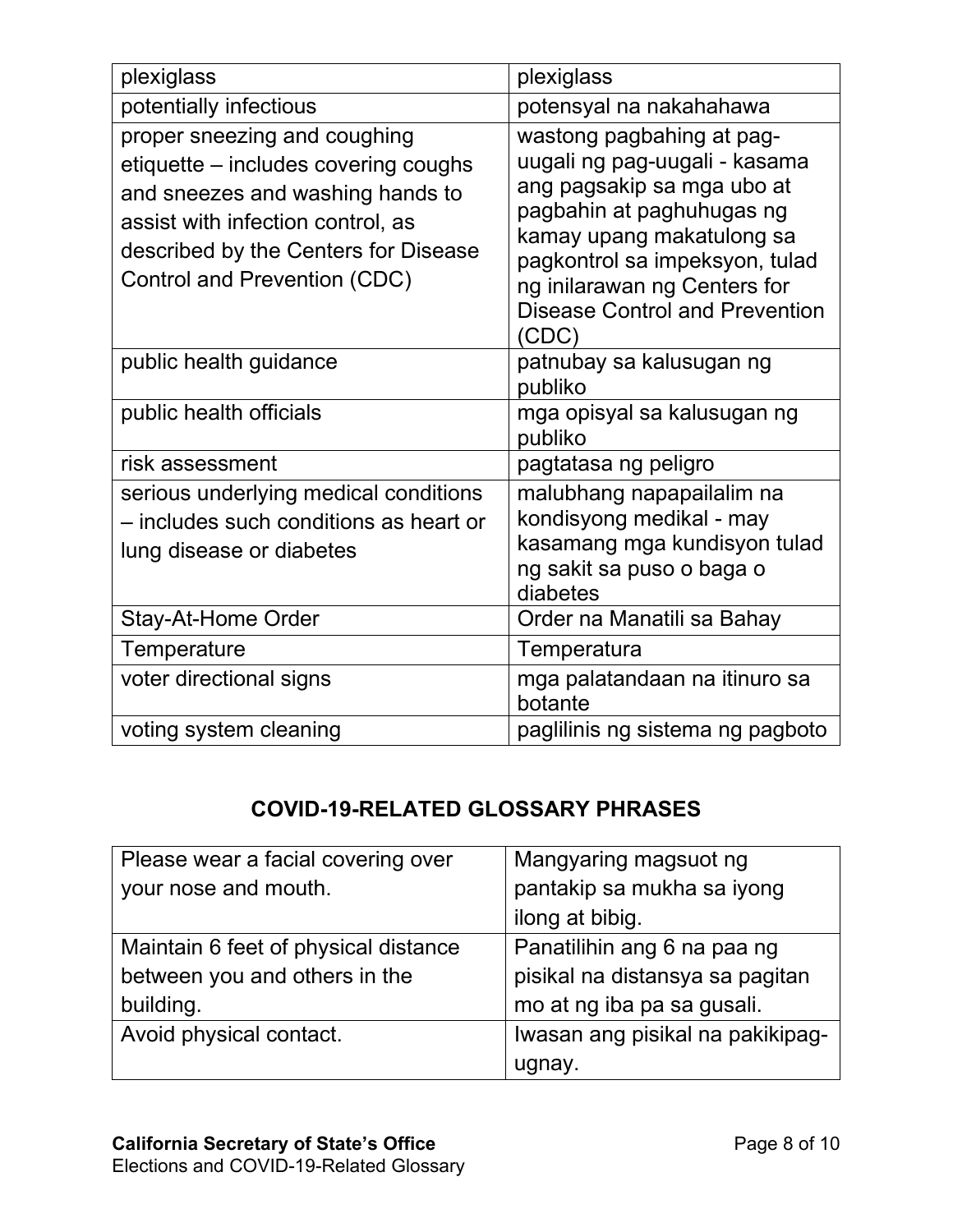| Use hand sanitizer at the check-in       | Gumamit ng hand sanitizer sa     |
|------------------------------------------|----------------------------------|
| station before and after voting.         | check-in station bago at         |
|                                          | pagkatapos ng pagboto.           |
| Place your own ballot into the tabulator | Ilagay ang iyong sariling balota |
| or ballot box.                           | sa tabulator o ballot box.       |
| Thanks for wearing your mask.            | Salamat sa pagsusuot ng iyong    |
|                                          | maskara.                         |
| Remember to use the hand sanitizer.      | Tandaan na gamitin ang hand      |
|                                          | sanitizer.                       |
| Thanks for keeping your distance.        | Salamat sa paglayo mo.           |
| Make sure your hands are dry before      | Tiyaking tuyo ang iyong mga      |
| touching your paper ballot.              | kamay bago hawakan ang iyong     |
|                                          | balota sa papel.                 |
| Place used items here for cleaning.      | Ilagay dito ang mga gamit para   |
|                                          | sa paglilinis.                   |
| Health guidelines to use a face          | Ang mga alituntunin sa           |
| covering and maintain physical           | kalusugan na gumamit ng takip    |
| distancing are here to protect you and   | sa mukha at panatilihin ang      |
| others. Please follow them.              | paglayo ng katawan ay narito     |
|                                          | upang protektahan ka at ang      |
|                                          | iba. Mangyaring sundin ang mga   |
|                                          | ito.                             |
| A face covering can be provided for      | Maaaring ibigay ang isang        |
| you to use, if available.                | pantakip sa mukha na             |
|                                          | magagamit mo, kung mayroon.      |
| We regret that you're unwilling to       | Ikinalulungkot namin na ayaw     |
| follow the guidelines, but we do         | mong sundin ang mga              |
| respect your right to vote. Please give  | alituntunin, ngunit nirerespeto  |
| us a bit of time to organize the area to | namin ang iyong karapatang       |
| allow additional physical distance       | bumoto. Mangyaring bigyan        |
| between you, our fellow election         | kami ng kaunting oras upang      |
| workers, observers, and other voters.    | ayusin ang lugar upang payagan   |
|                                          | ang karagdagang pisikal na       |
|                                          | distansya sa pagitan mo, ng      |
|                                          | aming mga kapwa manggagawa       |